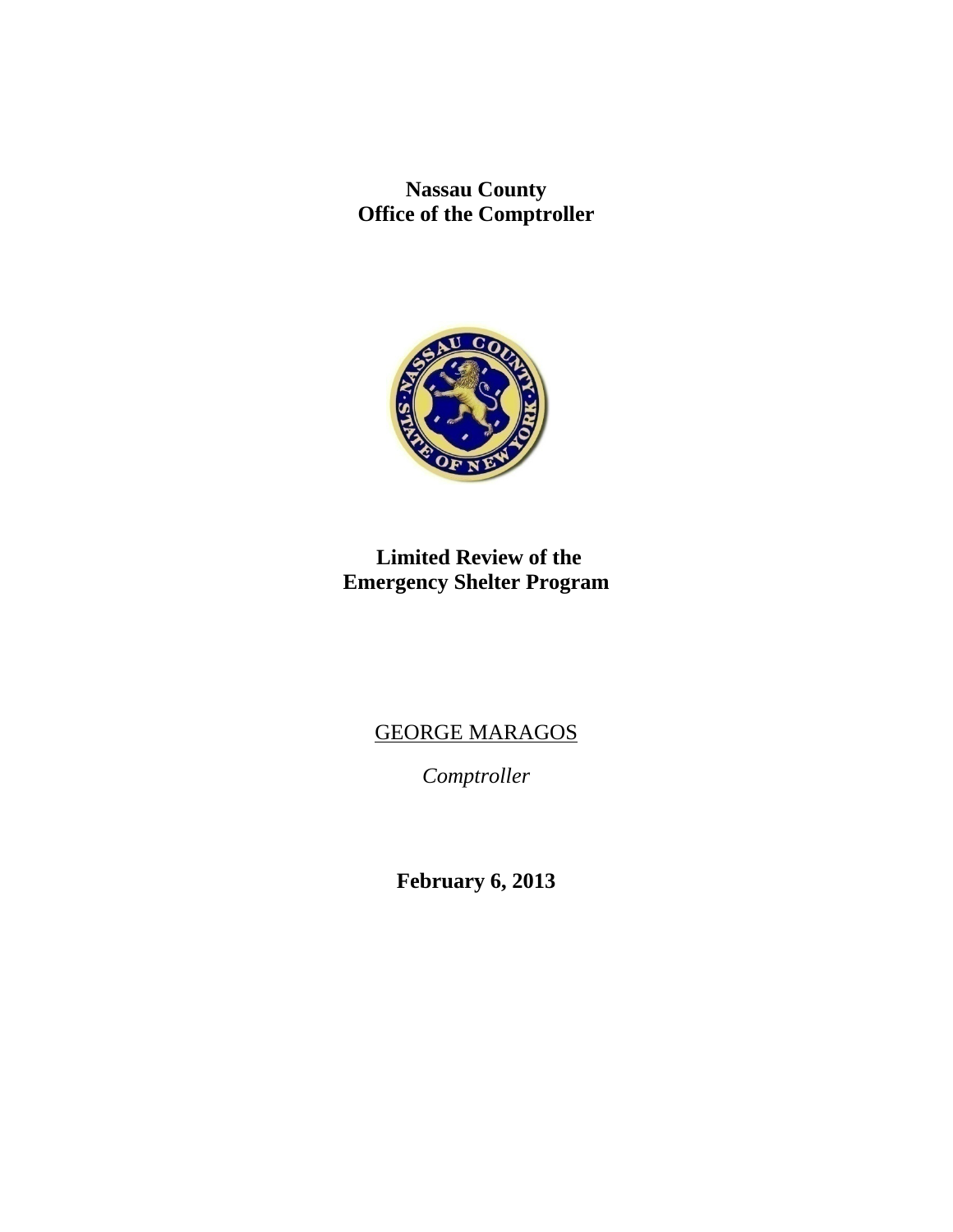# **NASSAU COUNTY**  *OFFICE OF THE COMPTROLLER*

**George Maragos** 

*Comptroller* 

Jostyn Hernandez *Director of Communications* 

Christopher Leimone *Counsel to the Comptroller*

Sergio Blanco *Counsel to the Comptroller*

## Review Staff

JoAnn Greene *Director of Field Audit* 

Louis Grimaldi *Senior Project Manager*

Vincent Abbatiello *Assistant Director of Field Audit* 

> Brian Fredericks *Field Auditor*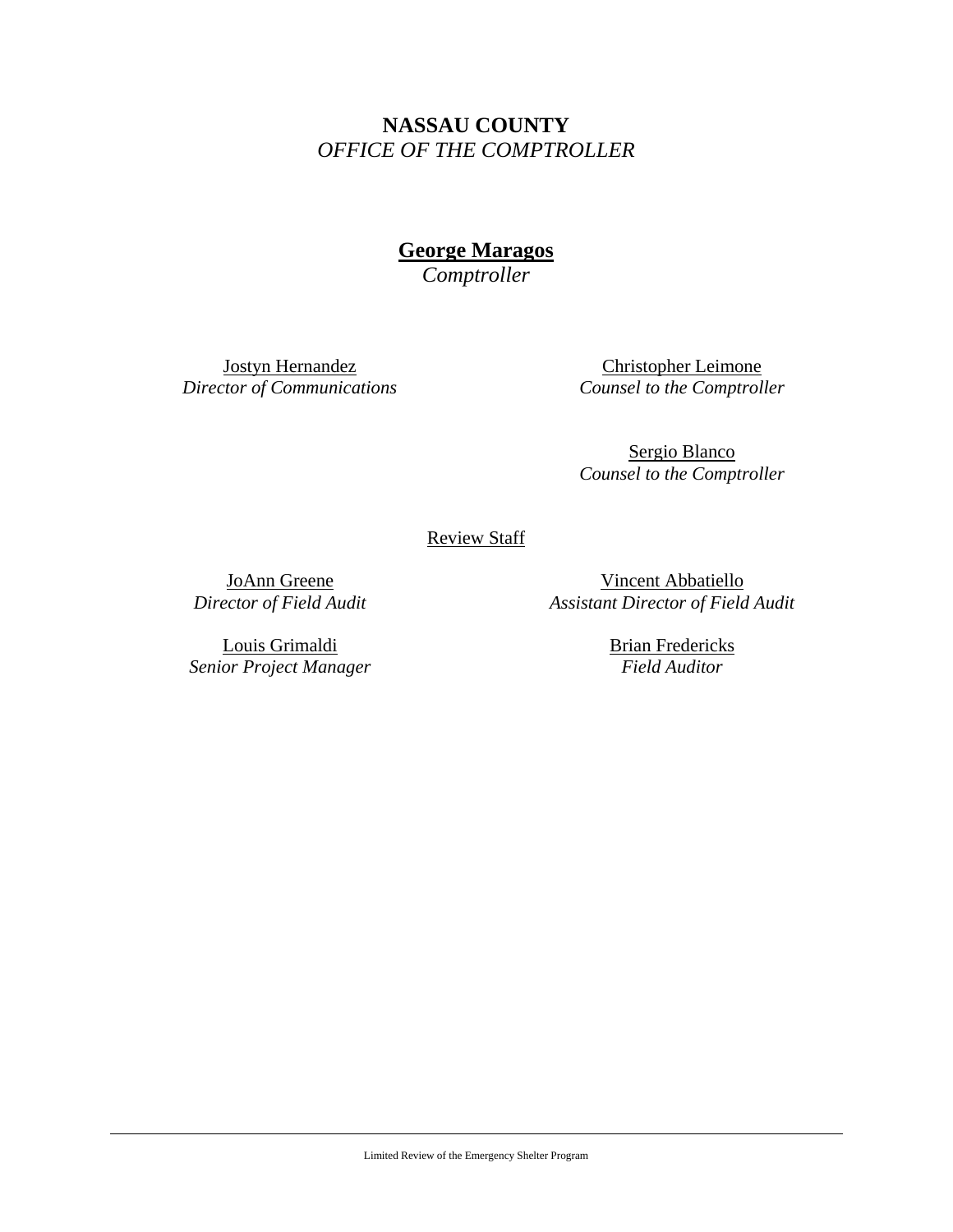## **Introduction**

Nassau County provides an estimated \$10 million per year to vendors who provide temporary shelter and emergency housing services to eligible individuals. Eligible individuals and families can be assisted with shelter and other items of need to help meet their emergency so they can once again have a stable, self-sufficient role in the community.

### **Purpose**

The Nassau County Department of Social Services ("DSS") requested that the Comptroller's Office perform an audit of billings of homeless services vendors, because of poor record-keeping and duplicate billings by these vendors that were rejected by DSS.

The purpose of this review was to determine the extent of possible double billing by homeless shelter vendors during the audit period including the years 2010 and 2011, and to make recommendations that would reduce the likelihood of any double billings in the future.

#### **Summary of Significant Findings:**

Our review of all of the payments made in 2010 and 2011 to homeless shelter vendors for providing emergency shelter to homeless individuals and families found that sixteen vendors received almost \$65,000 in duplicate payments for providing shelter to the same individuals on the same dates as previously paid. We also found seven additional duplicate payments where clients received \$7,400 that was already paid to homeless shelter vendors.

In addition, we found that two of the shelters being used were on a Department of Social Services "Do Not Use" list for failing to meet safety and health standards, putting shelter residents at risk, and the County at risk for liability, if injury had resulted from unsafe conditions.

It was also noted that homeless shelter vendors were waiting an average of over 64 days to receive payment for shelter services and 92 payments took over a year increasing the risk of duplicate payments.

#### **Summary of Significant Recommendations:**

The Department of Social Services should:

- seek reimbursement from the 16 homeless shelter vendors and seven clients identified in this report who received duplicate payments in error;
- improve controls to identify and correct claims received from homeless shelters which include days already submitted by the homeless shelter and paid by DSS;
- improve controls to ensure that prior to making a payment directly to a homeless client, DSS verifies that the homeless shelter has not been paid and cannot be paid for the same timeframe;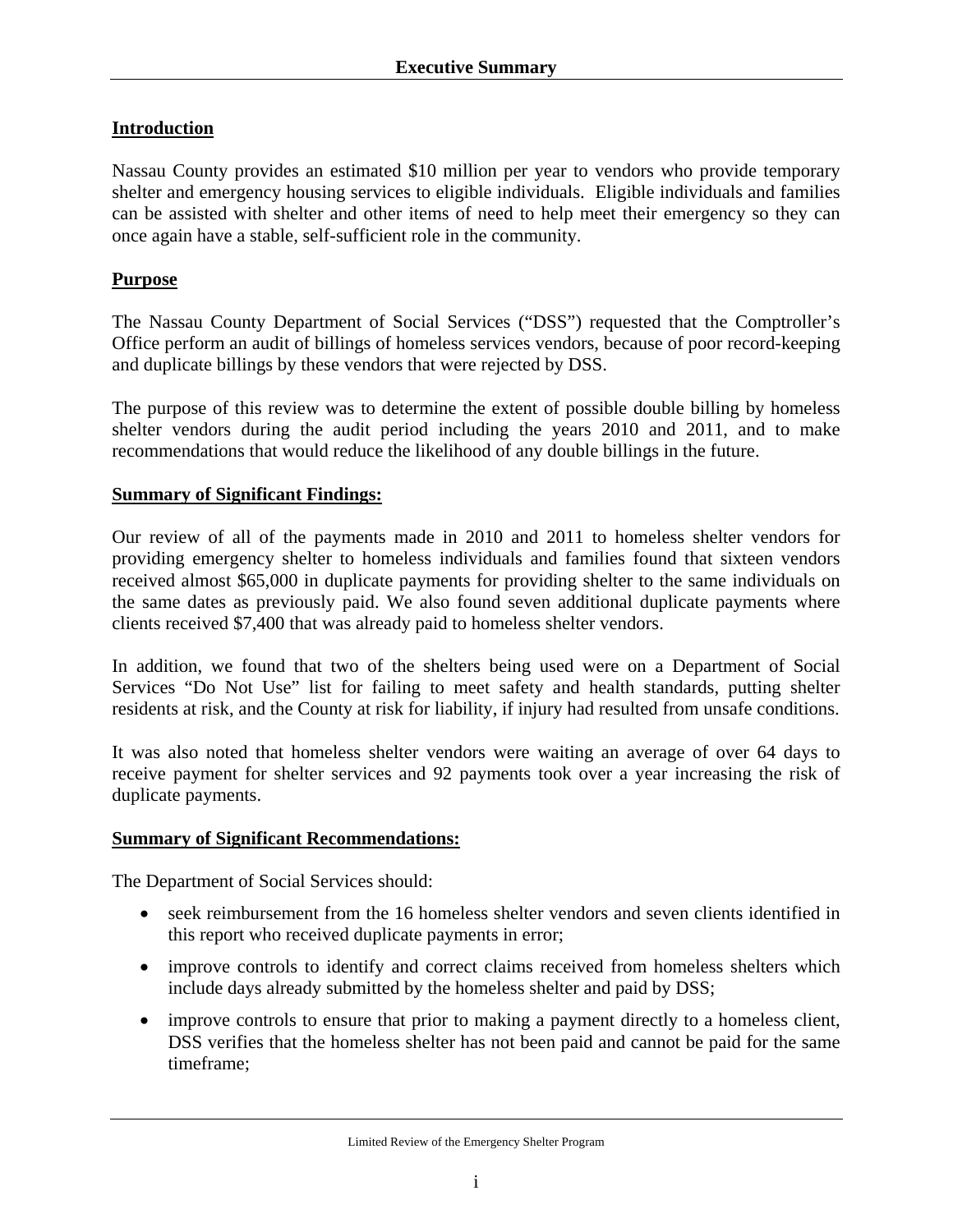- implement a formal detection control process on a quarterly basis to identify and seek reimbursement for duplicate payments. This report should also be used to evaluate the effectiveness of its day to day controls;
- improve its claims processing to ensure that homeless shelters are paid on a timely basis. We believe this will also help to prevent duplicate payments; and
- determine why shelters on DSS's "Do Not Use" list are being used to house homeless clients on a temporary basis, and ensure that the homeless are only placed in shelters meeting safety and health standards.

\*\*\*\*\*\*

The matters covered in this report have been discussed with officials of the Department of Social Services and the Emergency Housing Unit of the Office of Housing and Community Development during this review. On January 9, 2013, we submitted a draft report to the Department of Social Services for its comments. The Department of Social Services' comments and our responses to those comments are included as an Appendix to this report.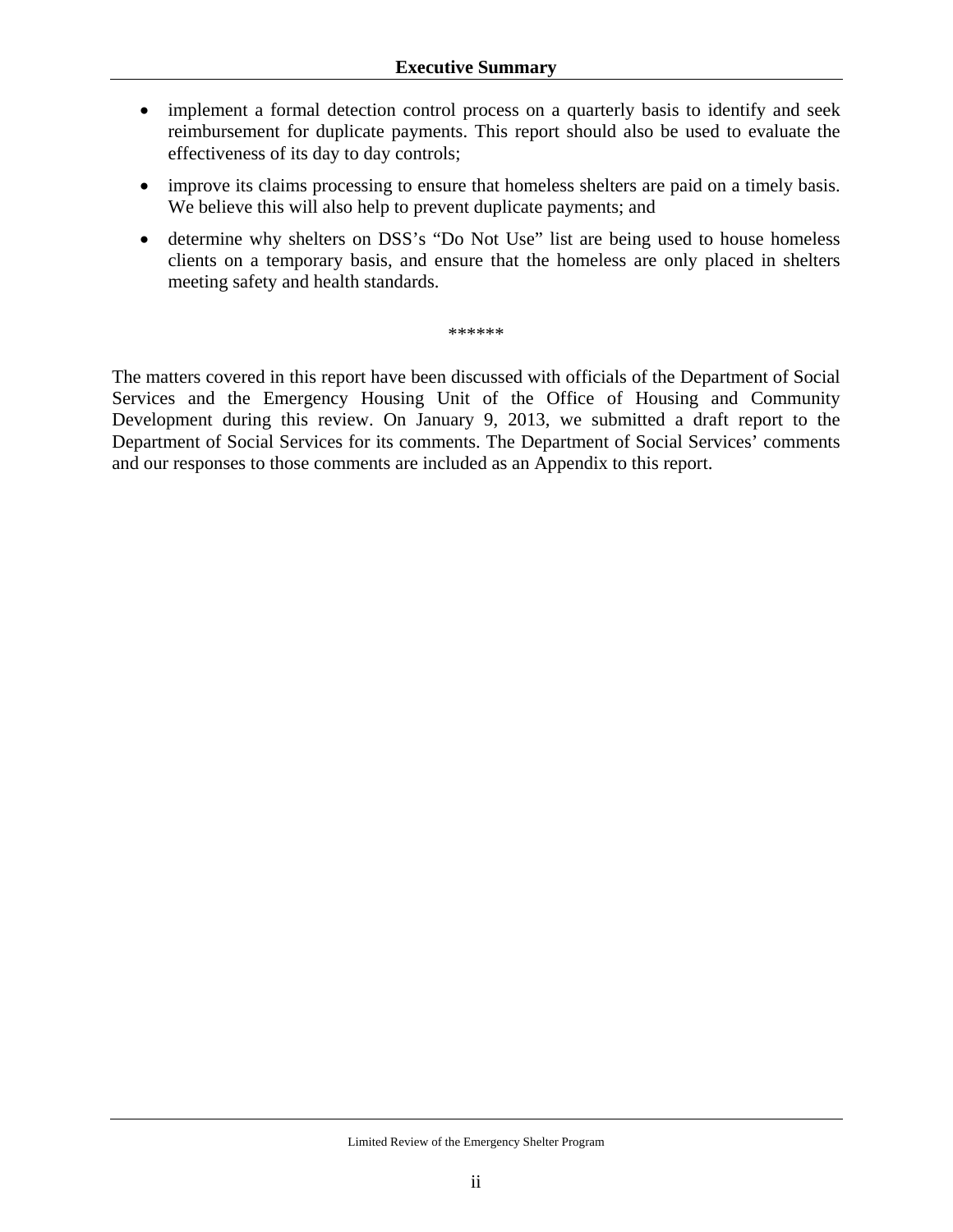## **Page**

| Use of Unauthorized Shelters Jeopardizes the Safety of Residents and Increases the Likelihood |  |
|-----------------------------------------------------------------------------------------------|--|
| Claim Payment Delays (Some more than a Year) to Homeless Services Vendors Appear              |  |
|                                                                                               |  |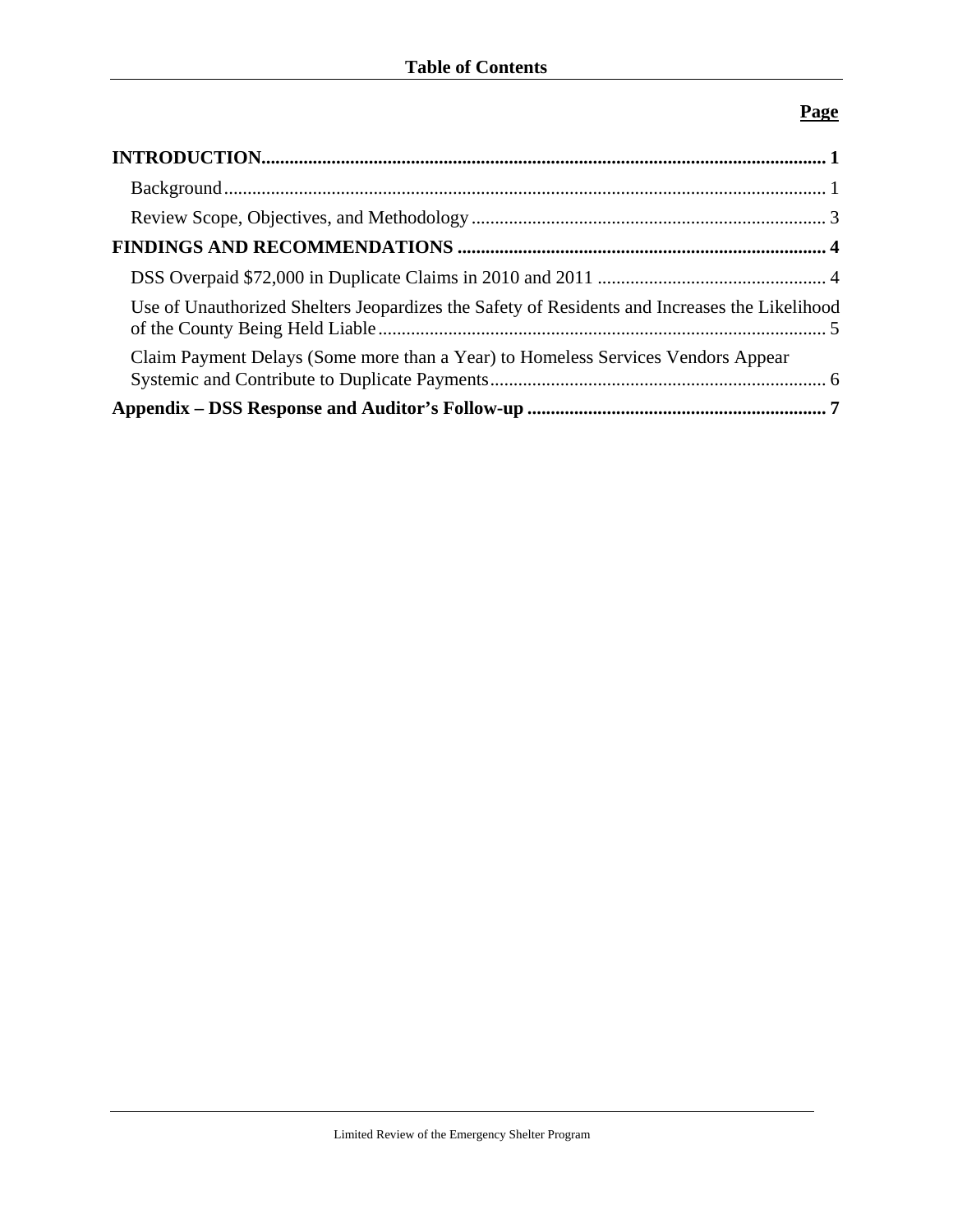## **Background**

The Nassau County Department of Social Services ("DSS") and the Office of Housing and Community Development ("OHCD") have a joint program that provides shelter placement and assistance with emergency housing needs. OHCD is responsible for placing clients in shelters. DSS is responsible for paying vendors for homeless services provided based upon vouchers submitted by the homeless shelter vendors, and for ensuring that duplicate payments are not made.

Eligible individuals and families can, on an emergency, temporary basis, be assisted with shelter and other items of need to move them as quickly as possible to a stable self-sufficient role in the community. Also, if a family or individual is threatened with eviction or foreclosure, assistance may be available to save the current housing. These programs deliver emergency assistance to families and adults and provide emergency safety net assistance. These programs are designated to meet one-time non-recurrent emergency situations.

In addition, Nassau County maintains an emergency shelter hotline so that there is a warm bed available for those in need. By calling this hotline (1-866-927-6233, 1-866-WARM BED) a person will be referred to a shelter and then asked to report to DSS the next day to be screened for services and to be given assistance to find permanent housing. During working hours, those in need of housing report to DSS.

DSS paid in excess of \$10 million in years 2011 and 2010 to vendors who provided shelter and emergency housing services. The County is reimbursed for individuals that qualify. Reimbursement is 100% by the Federal government for the costs for clients that are receiving benefits under the Temporary Assistance for Needy Families program and the County is reimbursed 29% by New York State for clients receiving benefits under the Safety Net program.

The amounts paid by DSS in 2011 and 2010 for these programs are listed in the following chart: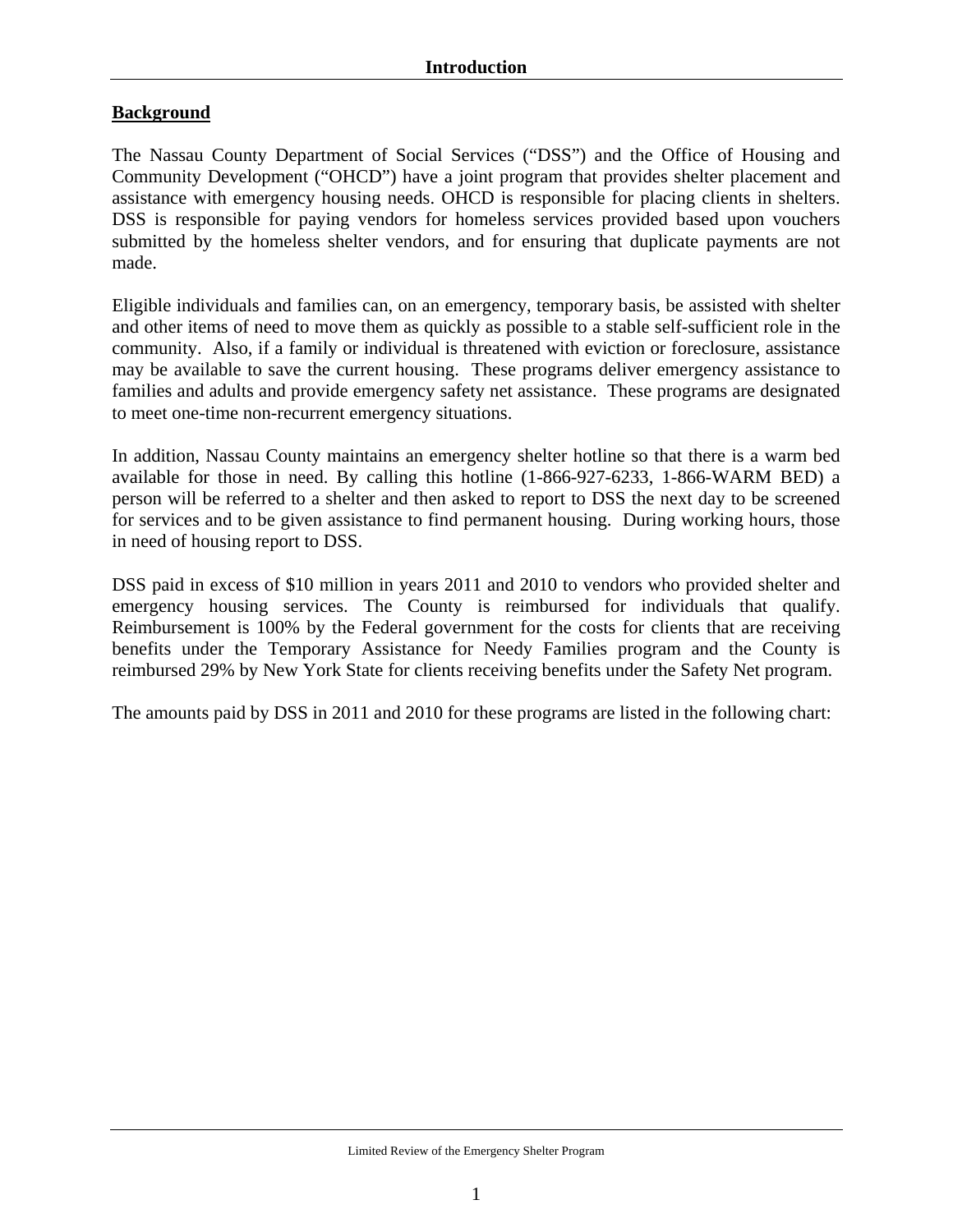| <b>Vendor Name</b>                                                     | 2010            | 2011            |  |
|------------------------------------------------------------------------|-----------------|-----------------|--|
| Community Housing Innovation                                           | \$<br>2,733,246 | \$<br>2,903,909 |  |
| Bethany House of NC Corp.                                              | 1,821,355       | 1,319,467       |  |
| <b>ADD/ADHD Housing Group</b>                                          | 1,129,335       | 1,647,941       |  |
| Edna Moran Inn                                                         | 718,028         | 458,390         |  |
| K. Patel DBA Randal House                                              | 640,560         | 354,301         |  |
| Peace Valley Haven, Inc.                                               | 598,432         | 470,207         |  |
| Rosa Parks Inn                                                         | 517,510         | 392,409         |  |
| Donald Axinn Inn                                                       | 379,631         | 278,149         |  |
| Madonna Heights Shelter                                                | 294,410         | 259,584         |  |
| Angelo Amendolia                                                       | 277,549         | 133,866         |  |
| IMCI USA Inc.                                                          | 269,273         | 102,175         |  |
| Glory House Recovery Inc.                                              | 233,956         | 349,539         |  |
| James Bowen                                                            | 203,336         | 196,325         |  |
| Eager to Serve                                                         | 151,085         | 299,624         |  |
| Mommas                                                                 | 137,283         | 259,090         |  |
| Estell Myers                                                           | 135,555         | 1,200           |  |
| Long Island Women's Network                                            | 108,406         | 404,412         |  |
| Regina Residence                                                       | 80,554          | 94,839          |  |
| Gospel of Peace International                                          | 71,891          | 76,112          |  |
| Homeless Clients                                                       | 7,848           | 4,764           |  |
| Salvation Army Greater New York DI                                     | 6,412           | 31,663          |  |
| Various<br>∗                                                           | 650             | 18,440          |  |
| <b>Total Payments to All Vendors</b>                                   | \$10,516,305    | \$10,056,407    |  |
| * Represents immaterial payments to 11 small homeless shelter vendors. |                 |                 |  |

Individuals, married couples, and families seeking emergency shelter ("clients") are referred to homeless shelters after their eligibility has been established by the Emergency Housing Unit. Clients are sent to the homeless shelter vendors with authorization from DSS, which lists the name of the client, the number of individuals, and the dates that homeless services are to be provided to the client.

On a daily basis, clients are required to sign DSS sign-in sheets verifying that they stayed at the shelter on the listed days. These sign-in sheets are signed by the vendor and then submitted to DSS by the vendors on a biweekly basis seeking payment. Vouchers are prepared by DSS and sent back to the vendors for their signature. Payments of \$67 per person per day are sent to the vendors after all documentation is received. Payments are made through the Welfare Management System. In certain instances, payments are also made directly to the homeless client.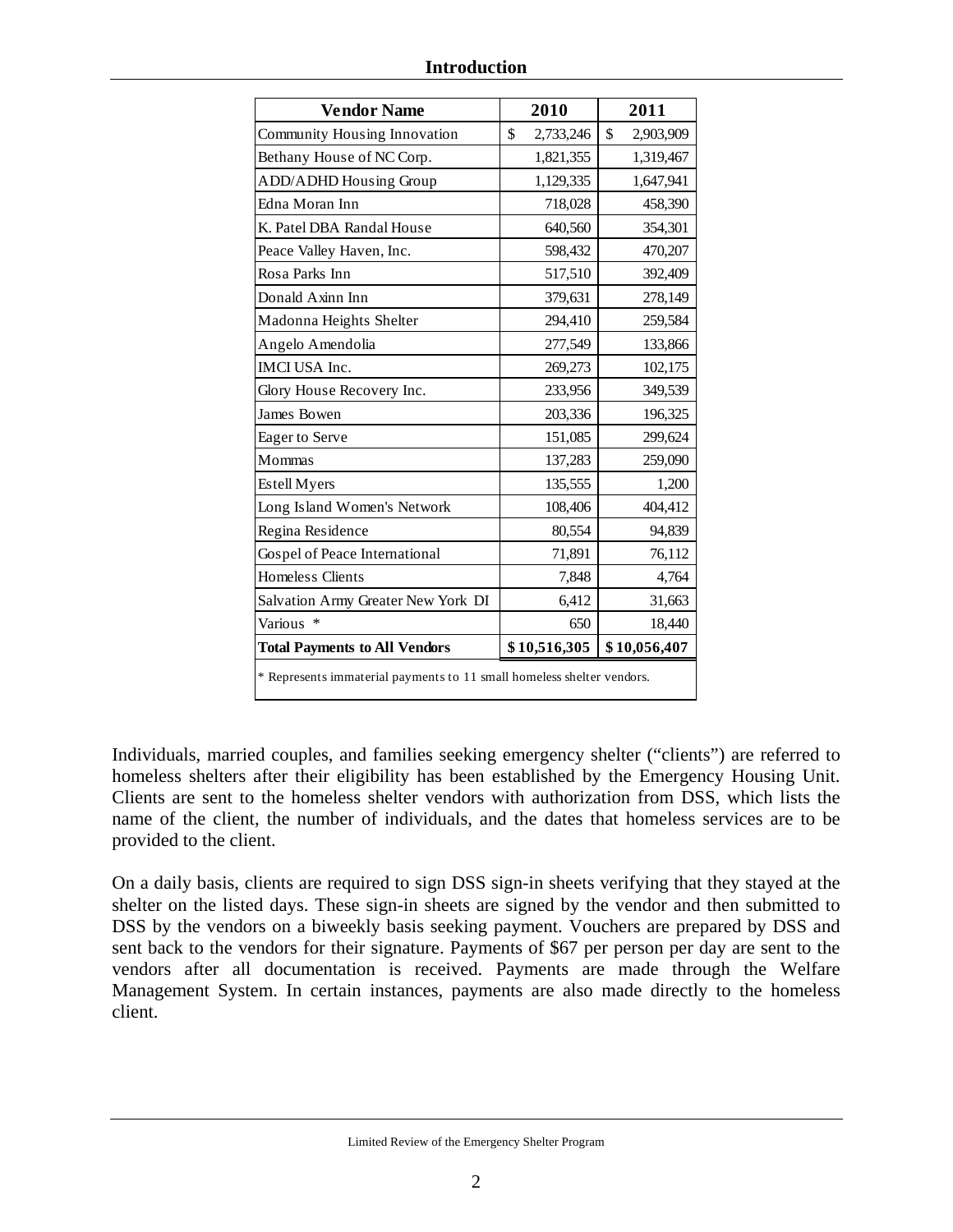#### **Review Scope, Objectives, and Methodology**

The specific objectives of this review were to:

- identify double billing;
- make recommendations that would reduce the likelihood of any double billings in the future.

The audit period included the years 2010 and 2011.

We reviewed all payments made in 2010 and 2011 to house the homeless on a temporary basis to identify duplicate payments. In addition, we conducted tours of six homeless shelters to discuss billing processes with shelter management, observe conditions and verify capacity. We also examined several shelter inspection documents, and the "Do Not Use" lists. We believe our review provides a reasonable basis for the findings and recommendations contained herein.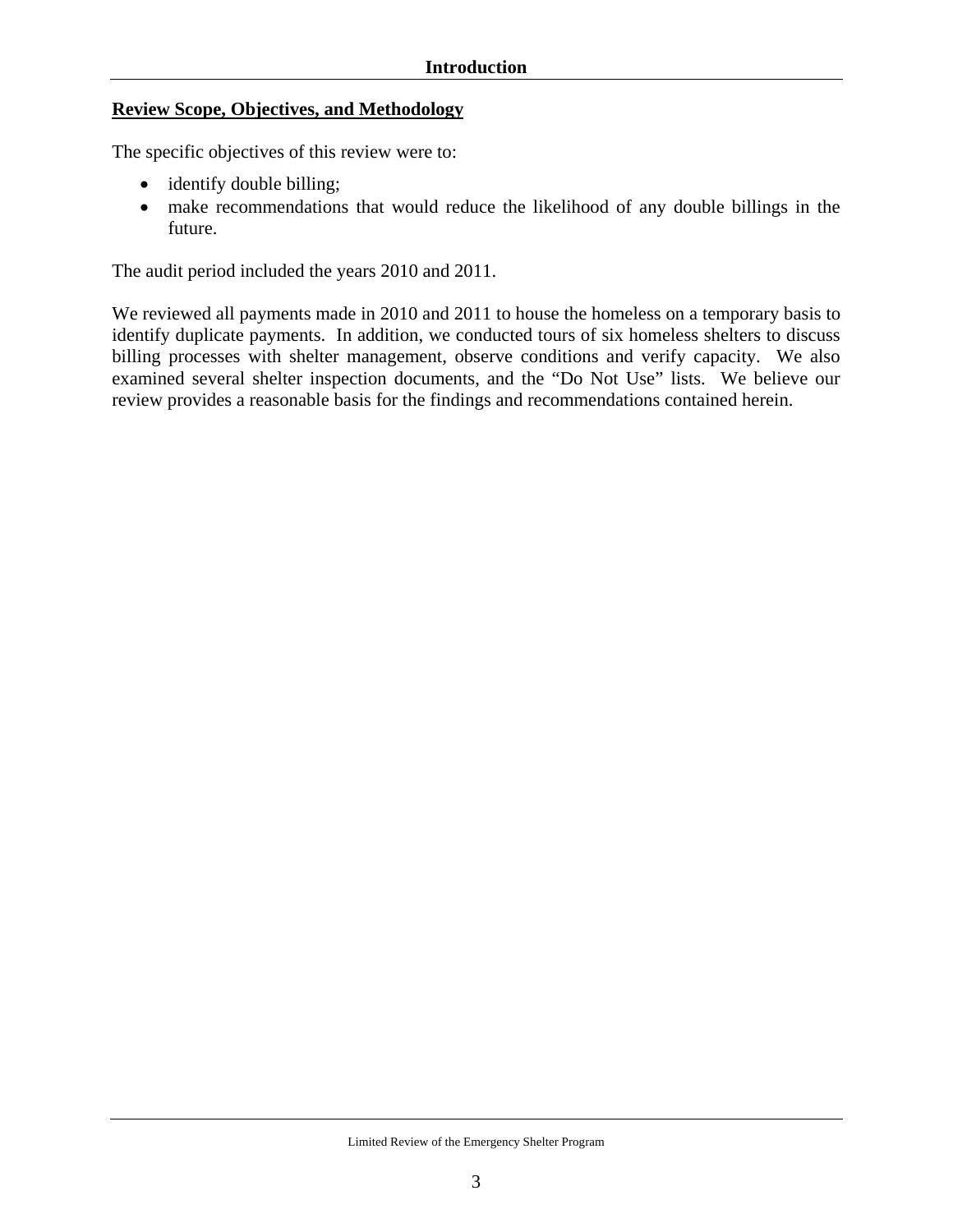## **Audit Finding (1):**

## **DSS Overpaid \$72,000 in Duplicate Claims in 2010 and 2011**

Our review found duplicate payments totaling \$64,600 as a result of overlapping dates paid on other claims and payments totaling \$7,400 that were incorrectly paid to both the client and the homeless shelter.

The Comptroller's Office examined all 8,952 payments totaling \$10,516M in 2010 and 8,871 payments totaling \$10,056M in 2011 to homeless shelter vendors and clients. We identified 161 (1.8%) duplicate payments in 2010 totaling \$53,000 that were paid to fifteen homeless shelters. Our review of the 2011 payments revealed 60 (.68%) duplicate payments to sixteen homeless shelters totaling \$11,500. The same homeless vendors were overpaid in both years, with one additional shelter paid in 2011. The \$64,600 of overpayments to homeless shelters for the two years were the result of DSS incorrectly processing claims containing overlapping dates that were paid on other claim vouchers.

We were informed by DSS that it was aware that duplicate payments had been made to homeless vendors and that DSS thought they had identified all of them. We presented DSS with our findings and were told that DSS would seek reimbursement.

Our review also revealed seven payments totaling \$7,400 that were made to both the client and the homeless shelter vendor. When these client payments were brought to DSS's attention, we were informed that the clients should not have been paid and the errors were due to improper coding by DSS. DSS is performing follow up to recoup the overpayments from the clients.

## **Audit Recommendations:**

We recommend that DSS should:

- a) seek reimbursement from the sixteen homeless shelter vendors and seven clients who received duplicate payments in error in 2010 and 2011;
- b) reimburse the federal and state grants to the extent that the overpayments were covered by federal or state funds;
- c) enhance procedures and controls to:
	- 1. identify claims received from homeless shelters which include overlapping days and correct the claims prior to processing the payment;
	- 2. ensure that prior to making a payment directly to a homeless client, DSS verifies the coding is correct and the homeless shelter has not already been paid. A procedure should also be implemented to ensure that a duplicate claim subsequently submitted by the homeless shelter for the same timeframe would be rejected; and
- d) develop regularly scheduled exception control report(s) to identify and seek reimbursement for duplicate payments that were not caught by the preventative controls.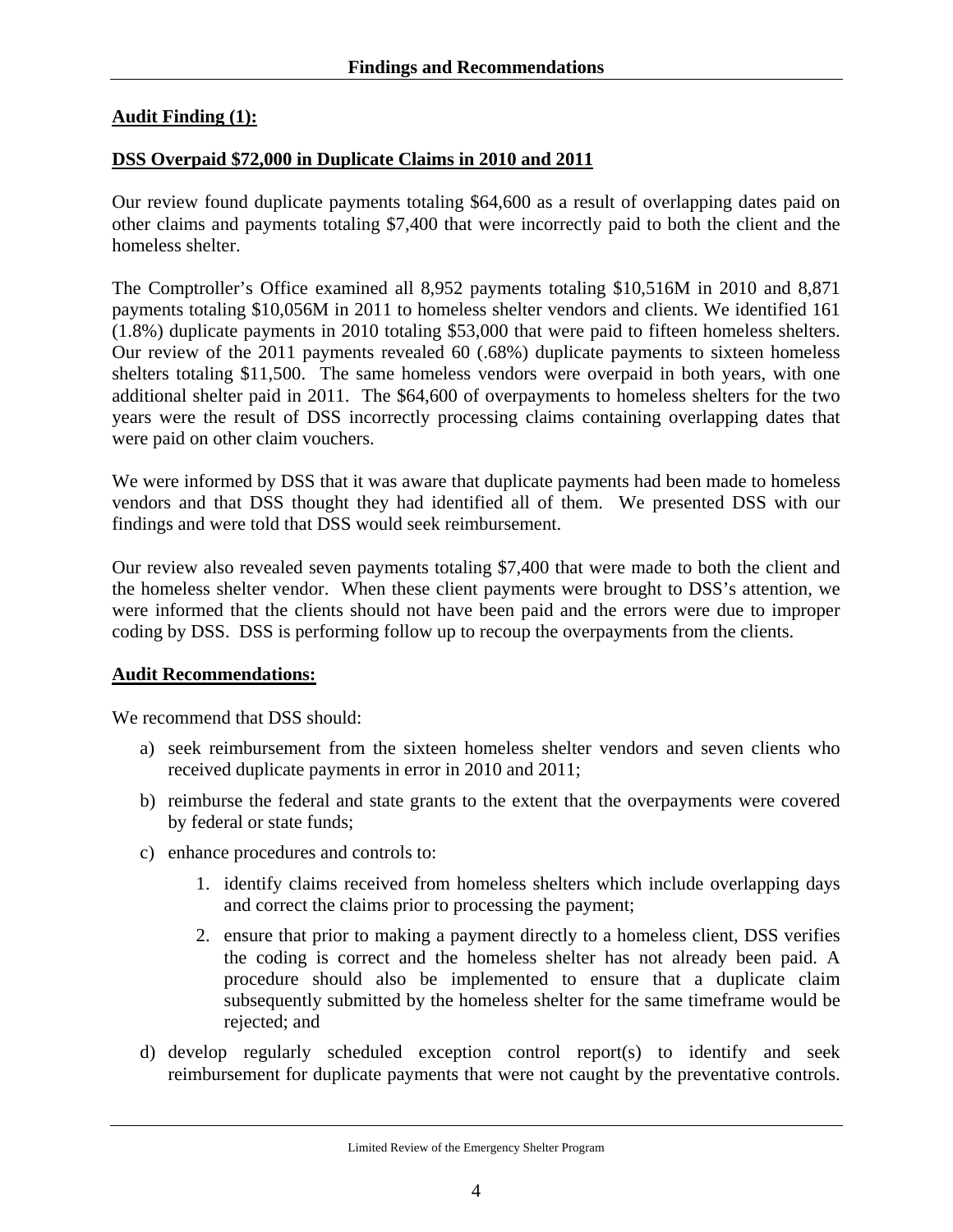Such a report should also be used to evaluate the effectiveness of the preventative controls.

## **Audit Finding (2):**

## **Use of Unauthorized Shelters Jeopardizes the Safety of Residents and Increases the Likelihood of the County Being Held Liable**

Our review identified homeless clients who, according to DSS's "Do Not Use" list, were placed in unsafe environments. Such placements increase the risk that residents could be harmed and the County may be held liable.

The "Do Not Use" list is in the form of a DSS departmental memo and includes the furnished rooms, apartments or shelters that were not to be used due to safety violations. We were advised that it is created as a result of health and safety inspections performed by DSS inspectors of permanent housing and shelters. Housing inspects the locations for various safety conditions such as:

- electrical hazards, ventilation, smoke detectors, fire exits and fire extinguishers;
- bathrooms, stairs, halls, windows, walls, the roof and floor conditions; and
- food preparation space and refuse disposal.

The Comptroller's Office was provided with a DSS Departmental Memo dated May 10, 2012 from the Housing Field Supervisor. This list included all the furnished rooms or apartments that were NOT to be used due to violations dating back to 2009.

The auditors identified two shelters being used by DSS during the audit period that were on the "Do Not Use" list. OHCD utilized these homes for homeless clients in spite of the fact that they failed to pass health and safety inspections.

- One shelter was on the list from May 7, 2009 to May 10, 2012 and clients were placed at this shelter throughout this period. It should be noted that this shelter had actually passed inspection on November 2, 2011 and should have been removed from the "Do Not Use" list as of this date.
- The other shelter was placed on the list on October 21, 2010 and payments were made to this vendor by the County through December 21, 2011. As of August 27, 2012 the shelter remains on the "Do Not Use" list.

## **Audit Recommendations:**

OHCD should stop the practice of using shelters on DSS's "Do Not Use" list.

Procedures and controls should be developed to ensure that the "Do Not Use" list is updated on a timely basis. Shelters should be removed from the "Do Not Use" list only after the issues have been documented as resolved through inspection.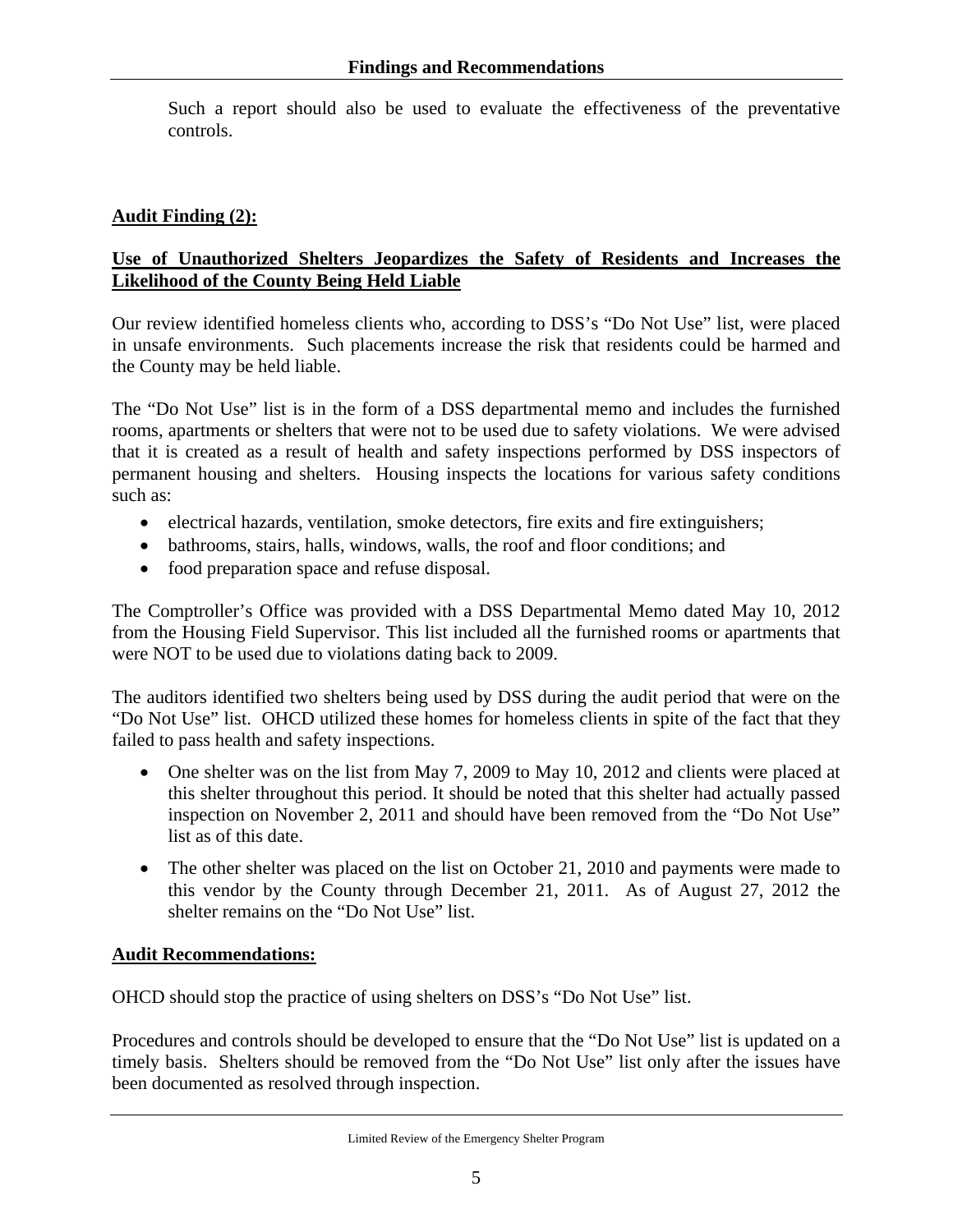## **Audit Finding (3):**

## **Claim Payment Delays (Some more than a Year) to Homeless Services Vendors Appear Systemic and Contribute to Duplicate Payments**

Our review of the 8,871 payments to vendors in 2011 determined that an average of 64 days passed from the date of service to the time that DSS issued checks and for 92 of the 8,871payments, the duration was over one year. DSS explained that the delays are due to lack of staff.

Delayed payments, especially payments made over one year, make accounting for service dates and payments more difficult for both DSS and the vendors. It also increases the likelihood of vendors submitting a second request, and DSS making duplicate payments.

In meetings with the management of five of the shelter vendors to discuss the billing process, management mentioned the difficulty of monitoring payments made so long after the service dates. In fact, an analysis of duplicate payments in 2011 and 2010 found that the average number of days from the date of service to the date of the check issue to be 81 days in 2011 and 104 days in 2010.

#### **Audit Recommendations:**

DSS should review its homeless shelter claims processing to determine the causes of the delays and develop procedures to improve the timeliness of payments to vendors in order to decrease the number of duplicate payments.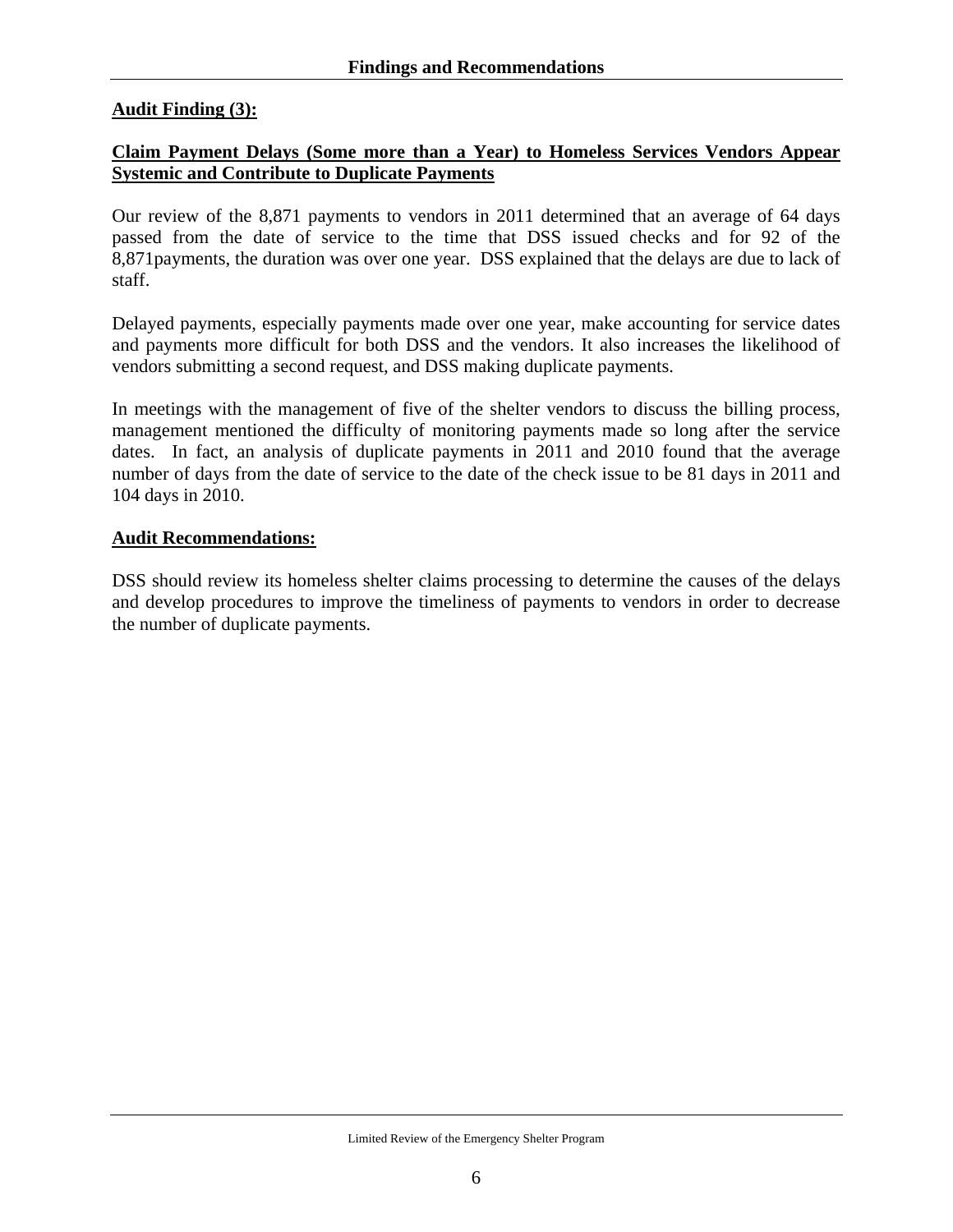

JOHN E. IMHOF, PhD COMMISSIONER

NASSAU COUNTY DEPARTMENT OF SOCIAL SERVICES 60 CHARLES LINDBERGH BLVD., SUITE 160 UNIONDALE, NEW YORK 11553-3686

# **Response to Limited Review of the Emergency Shelter Program**

January 23, 2013

John E, Imhof, PhD *Commissioner* 

Paul Broderick *Deputy Commissioner* 

Review Staff

Mary Mitchell **Brendan Roche** *Director of Temporary Assistance Director of Accounts* 

EDWARD P. MANGANO COUNTY EXECUTIVE

Deborah Grohosky *Assistant Director of DSS Housing* 

Limited Review of the Emergency Shelter Program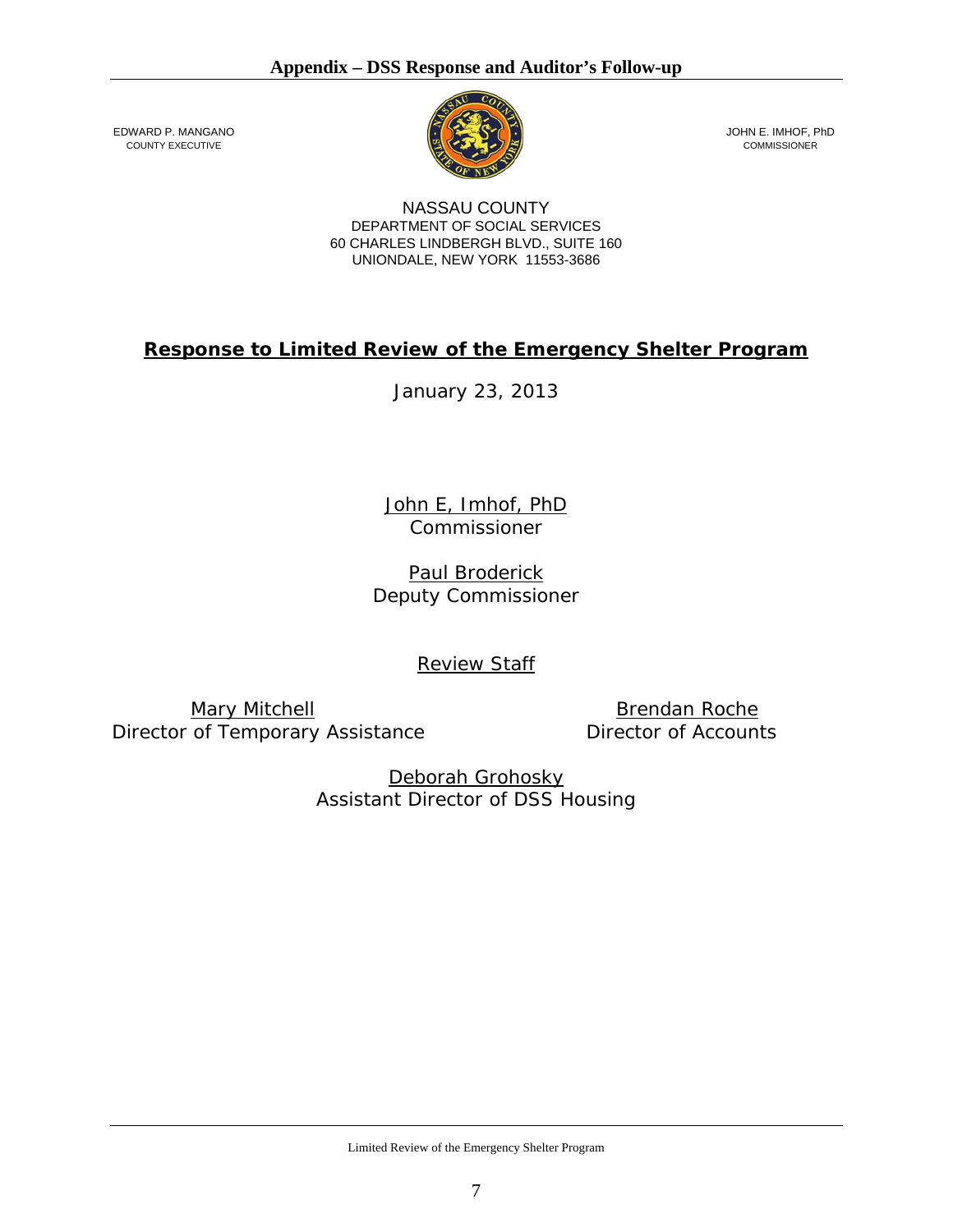## **Nassau County Department of Social Services Response to Nassau County Office of the Comptroller's Limited Review of the Emergency Shelter Program January 23, 2013**

### **Nassau County Comptroller's Finding (1):**

DSS overpaid \$72,000 in duplicate claims in 2010 and 2011of \$20,572,000 claims processed.

#### **Nassau County Department of Social Services Response:**

- Nassau County DSS does not agree with the total amount of overpayments found by the Comptroller's Office. As stated by the auditors, overlapping payment dates were used by them as their primary indicator of duplicate payments. To date, a review of the duplicate claims identified, indicates that there are instances where payments attached to a single case number would legitimately have multiple payments with overlapping or identical dates. The most obvious and frequent example is a case where there is a large family who had to be placed in more than one room.
- The department has already identified \$7160.00 in identified overpayments that are not actually overpayments. However, DSS also acknowledges that many of the overpayments identified in the audit are, in fact, duplicate payments that must be recovered.

To the extent of the above, Nassau County DSS agrees with the audit recommendations re: this first finding.

a. Reimbursement will be requested as soon as practicable from the shelter vendors and clients that DSS was unable to eliminate from the overpayments list. Letters will be sent to the vendors identifying service periods, clients paid for, and amounts. The vendors will be advised that if they cannot substantiate the payments, they can remit a check in the amount due or the funds will be recovered via vendor intercept.

If the NCOC would provide copies of all supporting documentation used to determine overpayments identified this would greatly assist DSS in implementing and concluding this recovery project.

- b. The DSS Accounting Department will reimburse federal and state grants to the extent that the overpayments were covered by federal or state funds.
- c. Enhance procedures and controls to identify duplicate claims prior to processing. Please note that emergency shelter placement and payment system received a major overhaul in 2011 designed to reduce and hopefully eliminate many of these issues. Most of the errors identified by the audit pre-dated development of these new procedures.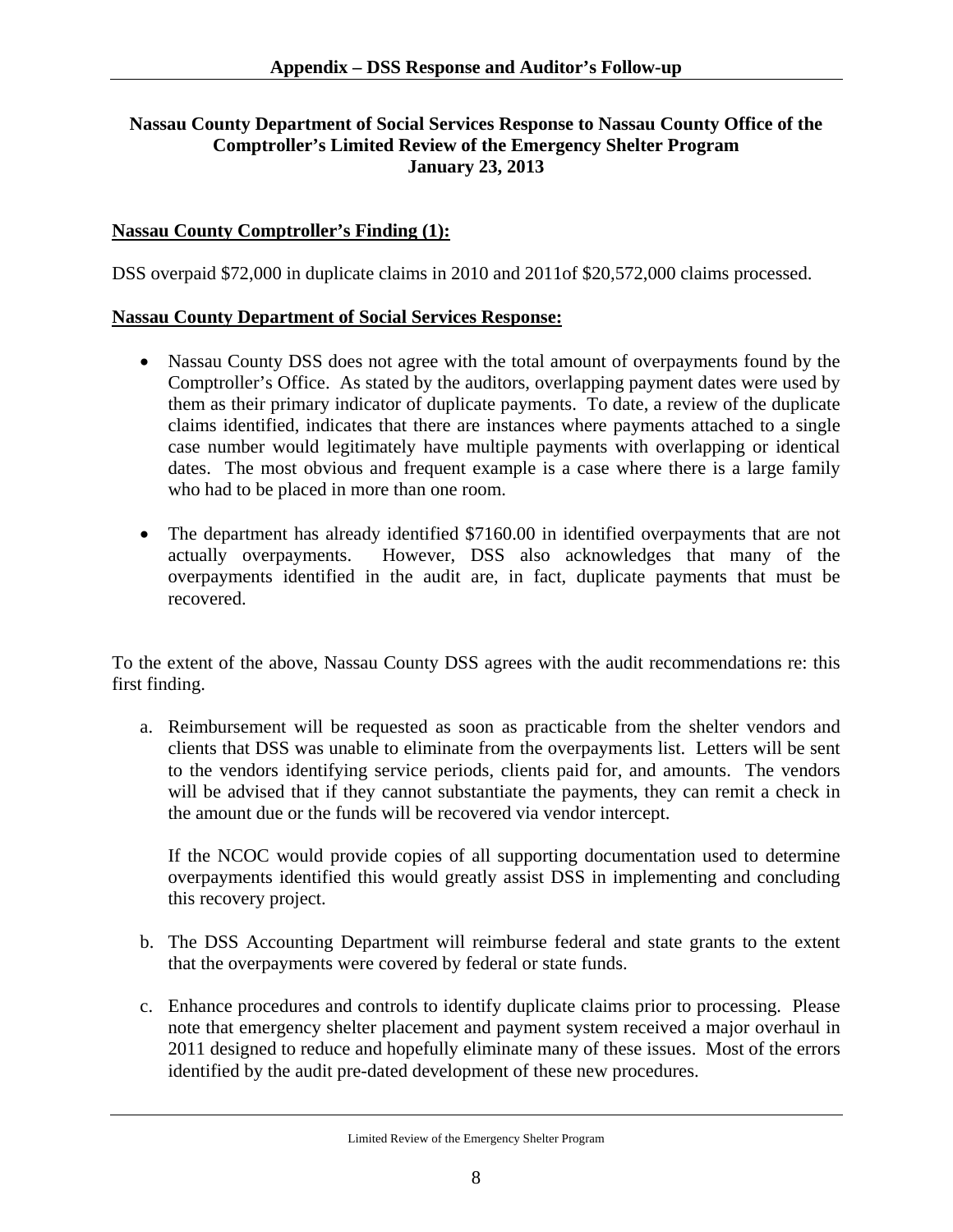Some of the controls the department implemented in 2011 are as follows:

- 1. a computerized reservations system that records all placements including number of family members placed, number of rooms authorized, number of nights authorized.
- 2. a daily sign-in sheet that the heads of household must sign attesting to nights used, rooms used and family composition.
- 3. a time limit before which a vendor may not submit a second claim alleging non-payment. This claim must be clearly annotated as a second submission of a prior claim.
- 4. DSS requested approval from NCOC for use of an electronic certification on all billing claims. A decision from the Nassau County Attorney's Office is still pending. Nassau County Department of Social Services feels the electronic signature will go a long way toward ensuring the integrity of claims submitted.
- 5. Finally, a comments section was added to each sign-in sheet to explain anomalies.

## *Auditor's Follow-up:*

*We concur with the steps taken by DSS in response to the Comptroller's audit, and the controls implemented in 2011.* 

## **Nassau County Comptroller's Finding (2):**

Use of unauthorized shelters jeopardizes the safety of residents and increases liability to the County.

## **Nassau County Department of Social Services Response:**

NCOHCD agreed to review the "Do Not Use" list as received from DSS Housing to ensure that unsafe properties are not utilized to house homeless individuals and families. As the second part of this recommendation requires improved communication between DSS and NCOHCD, this issue will be included as a regular agenda item for bi-weekly meetings of the Housing and Intergovernmental Affairs committee. This should ensure that facilities on the "Do Not Use" list that have since passed inspection will be removed in a timely fashion. These status updates will also help to maintain an adequate supply of emergency housing.

## *Auditor's Follow-up:*

*We agree with the step taken by DSS to review the "Do Not Use" list received from Housing to ensure that unsafe properties are not utilized to house homeless individuals and families.*